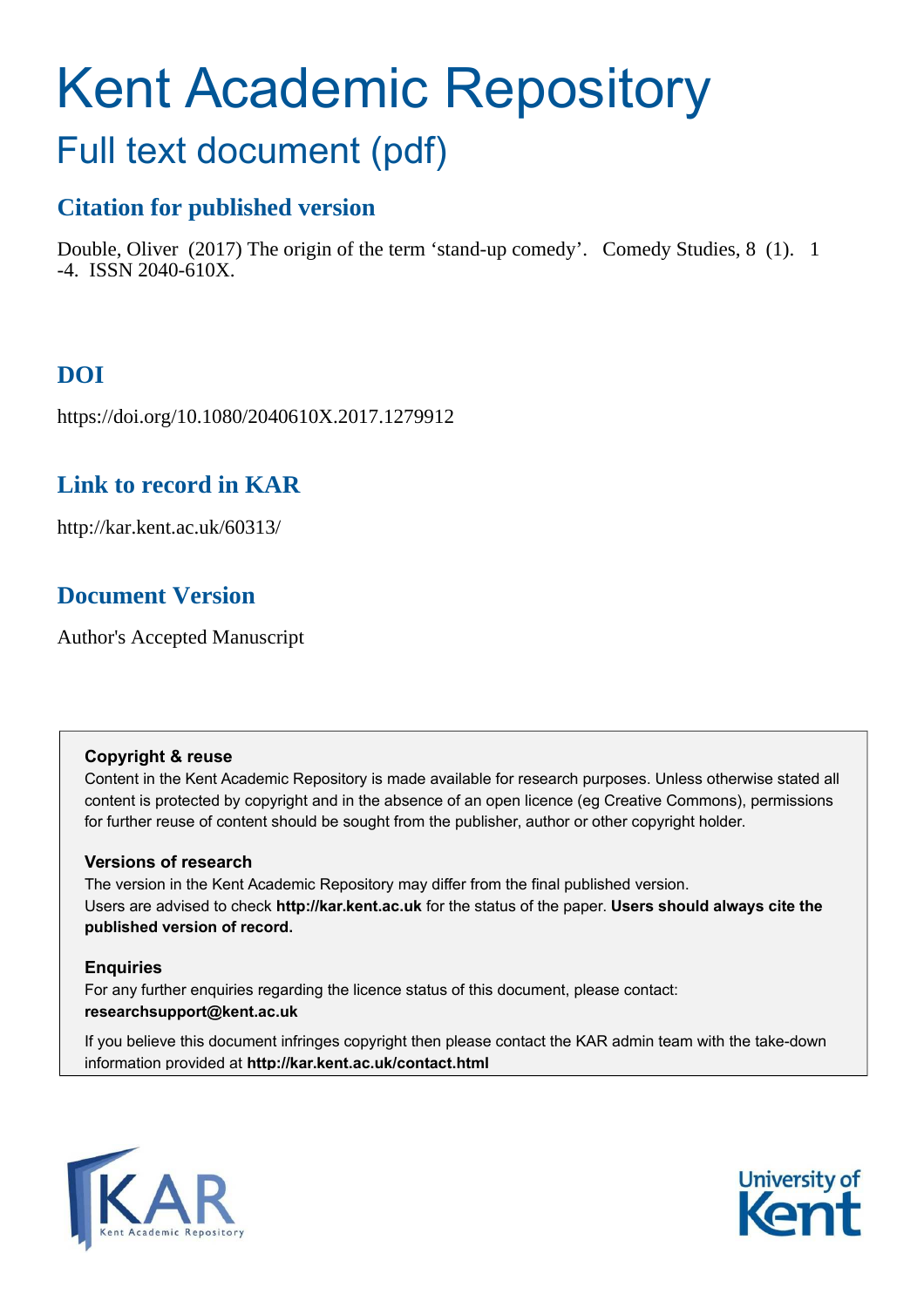## **The Origin of the term 'Stand-Up Comedy'**

As I have noted in both editions of my book *Getting the Joke: The Inner Workings of Stand-Up Comedy*, the origins of the term 'stand-up comedy' (as well as the related terms 'standup comic' and 'stand-up comedian') are somewhat obscure. The Oxford English Dictionary is still citing the earliest usage of 'stand-up comic (also comedian)' from an article published in *The Listener* on 11 August 1966. I first became aware of the comparative lateness of the term in 2000, when I read John Limon's book Stand-Up Comedy in Theory, or, Abjection in *America*, which states, 'There was stand-up comedy before 1966, but that is when the term came into existence', giving the OED as one of the sources for this (2000: 7).

Instantly, the claim range false. If 11 August 1966 really was the first use, that would put it eight days after the death of Lenny Bruce, meaning that this icon of stand-up comedy would never have used the term himself. I quickly discovered an earlier use in Webster's Third New *International Dictionary*, published in 1961, which gives a definition of the adjective 'standup' as: '[P]erformed in or requiring a standing erect position <*stand-up* lunch> <*stand-up* bar> <*stand-up* comedy act> <*stand-up* boxing stance>'. Since then, I have started to look for earlier uses, and I am clearly not the only one doing so. The *OED* has published draft additions for 'Stand-up' (as a standalone term referring to 'Stand-up comedy as a genre' or 'a piece of stand-up comedy'), 'A stand-up comedian' and 'stand-up comedy *n.'*, giving the earliest usages as 1956, 1958, and 1952 respectively.

Recently, I have been scouring the Entertainment Industry Magazine Archive and have managed to find some earlier usages. The earliest term seems to be *stand-up comic* – in a review of a show at Slapsy Maxie's in Los Angeles, dating from 23 June 1948: 'When not at his trade of stand-up comic, [Lou] Holtz is ringmaster of the floor show.' (Variety 1948) *Stand-up comedian* is slightly younger, not occurring until 12 April 1950: 'Male talent getting the Columbia buildup include Steve Allen, a so-called "standup" comedian who has been groomed for the big time on the Pacific Coast Network' (Variety 1950).

The fact that this article contracts stand-up to 'standup' (just as it contracts build up to "buildup") throws up the issue of variant forms. We already have *stand-up comic, comedian* and *comedy* to consider, but variant spellings throw further confusion into the mix. Thus we might encounter *stand-up*, *standup* or *stand up*, and any of these might or might not be encased in double inverted commas. In fact, the use of inverted commas in the quote above might suggest that the term "standup" comedian was comparatively new and novel, particular given that it is preceded by the words 'so-called', and that the contracted term buildup did not seem to require them.

The earliest non-contracted version of *stand up comedian* to be found in the Entertainment Industry Magazine Archive is from 10 January 1951, and again relates to Steve Allen: 'One could have wished that, for the occasion, the "Talent Scout" format of bringing on the semipro performers could have been tossed out of the window to permit Allen greater latitude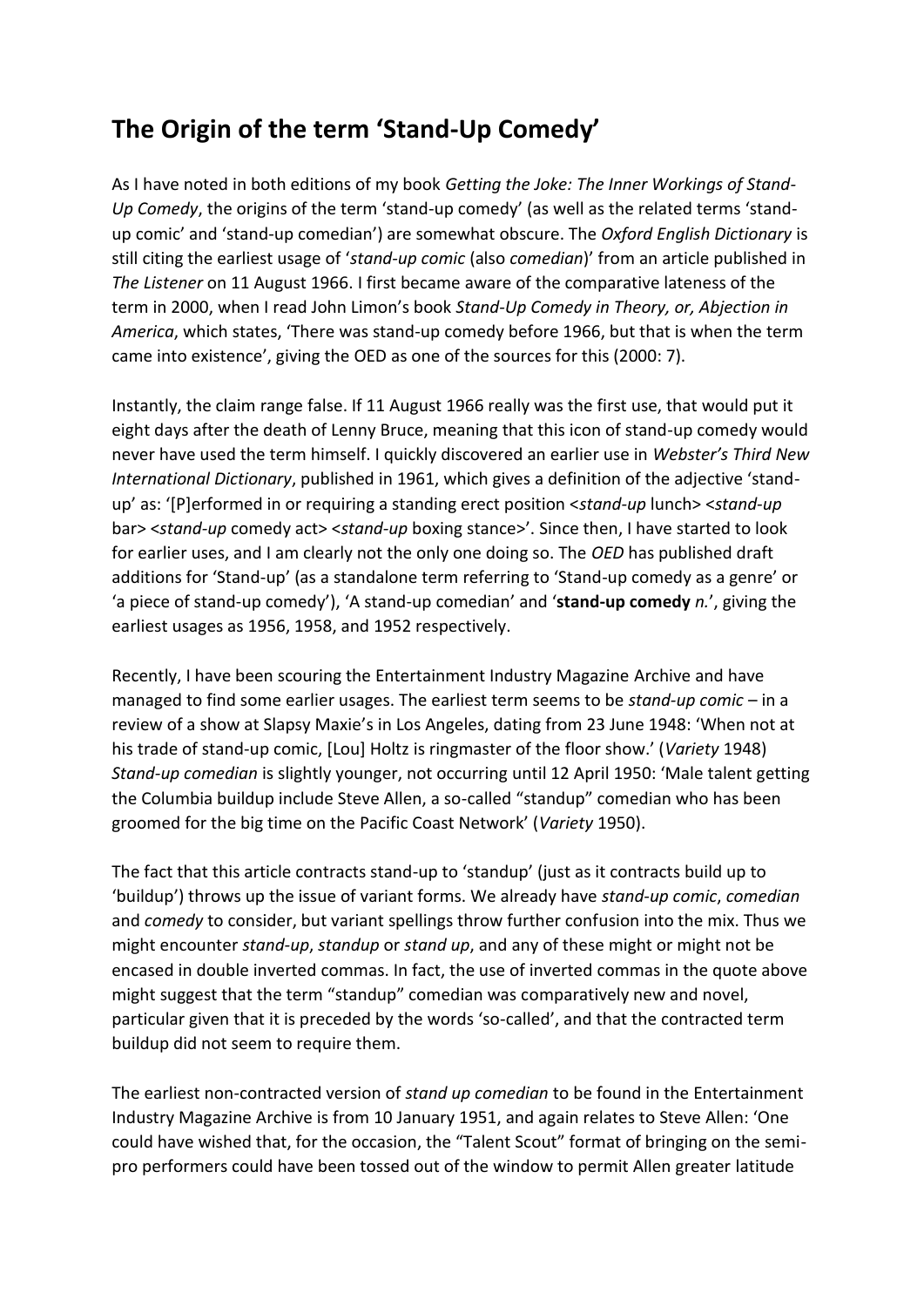as a "stand up" comedian in his own right.' (Variety 1951) The hyphenated version does not appear until 1954: 'Comic Dave Barry's return after eight months is distinguished by his addition of new material, notably a routine titled "Amazing America" in which the stand-up comedian cleverly treats plebeian topics with refreshing humor.' (Variety 1954)

As for *stand-up comedy*, I have not managed to better the earliest usage given in the draft additions to the *OED*, which quote an article from the *Cedar Rapids Tribune* dating from 27 March 1952: 'Frank Fontaine has been signed for a new standup comedy series.' However, I have managed to find an early use of the hyphenated form from the following May: '[Bob] Hope's initial stand-up comedy session was one of his best this year.' (Variety 1953)

What does become clear is that the term *stand-up* being used to define a style of comic performance seems to be of American origin. After its first occurrence in 1948, it was common in the American trade press throughout the 1950s. By contrast, it did not appear in the British trade press until the following decade. Before this point, what we would call stand-up comedians were known as *front cloth comics*, referring to the staging in variety theatres, in which performers like Max Miller would do their turns in front of the stage cloth hung closest to the front of the stage (Double 2012: 14, 24)

In the UK trade press, *stand-up comedian* appears first, in an article in *The Stage* dating from 16 March 1961: 'Michael Roxy, in a solo spot, proved to be a quickfire stand-up comedian with a banjo solo, and was an excellent compère in the give-away audience participation spot.' *Stand-up comic* followed three years later in 1964, in a review which perceptively noted that, 'A slow audience is always a burden to a stand-up comic' (The Stage 1964). *Stand-up comedy* does not occur until 1967 – 15 years after the term cropped up in the *Cedar Rapids Tribune* – in a review of a Tommy Cooper TV show: 'It was an unusual mixture of sketches, stand-up comedy and an ample dose of magic' (*The Stage* 1967). In each case, the contracted form *standup* comes later in the UK, whether applied to comic, comedian or comedy.

In both America and Britain, stand-up seems to appear in the trade press before being used in more general newspapers, perhaps suggesting that it originated as a jargon term within the entertainment industry and subsequently spread to more everyday parlance. A single issue of the *New York Times* gives us early occurrences of 'stand-up comedy' (1954a) and 'stand-up comic' (1954b). Less than a year later, the *Chicago Daily Tribune* uses the term "stand up" comedian' (1955). Meanwhile in the UK, The Guardian was early to use the terms 'stand-up comedy' (1967) and 'stand-up comic' (1964), the latter being used in an article about the humour of John F Kennedy, describing it as 'at times in the yarn-telling tradition of Lincoln, and at times in the modern tradition of the stand-up comic'. If referring to stand-up as 'modern' suggests that the form was seen as a recent invention, The Times' early use of 'stand up comedian' (1963) suggests otherwise, describing Pat Henry as 'a relaxed, rather old-fashioned stand up comedian from America'.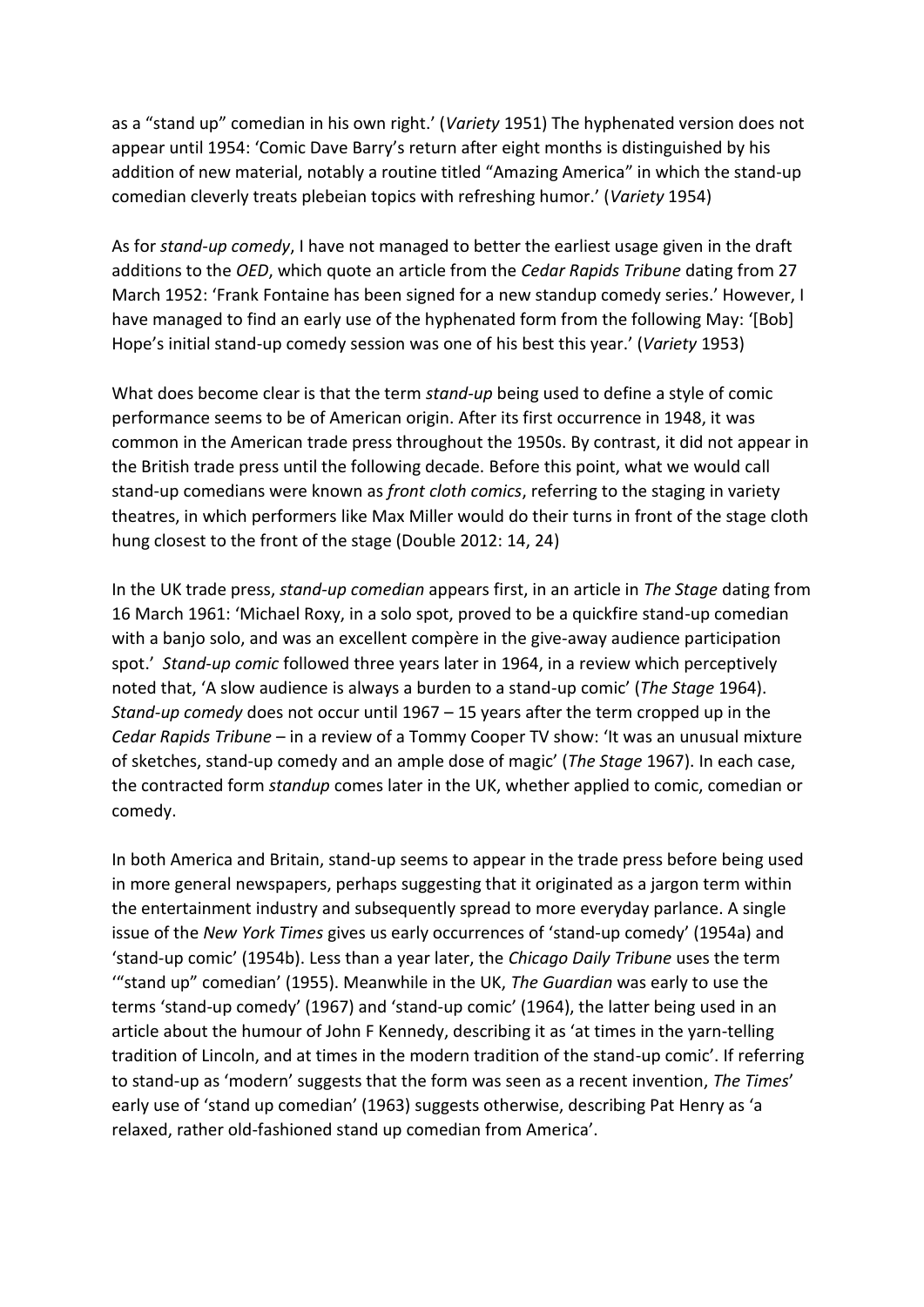Tantalisingly, I have managed to find a usage of the term *stand up* in relation to comic performance that is significantly earlier than any other, on either side of the Atlantic. A review of a concert at the Horse Shoe Hotel, published by *The Stage* as early as April 1911, raves about the talents of Miss Nellie Perrier: 'Not only did she render "stand up" comic ditties in a *chic* and charming manner, but she also proved herself to be a capable pianist whilst singing several songs to her own accompaniment.'

Clearly, Perrier was performing comic song rather than the comic speech that we associate with stand-up comedy, but it should be noted that today's comedians evolved from the comic singers of music hall and vaudeville (Double 2014: 23-48). It may be that the term 'stand up' is being used here merely to distinguish songs sung standing up, as opposed to those sung seated at the piano, but the inverted commas perhaps hint that the term *stand up* was being used more widely to denote a different way of performing songs - just as the same style of punctuation was used to welcome in the comparatively new term "stand up" comedian in America in the early 1950s. If so, the "stand up" comic ditties' of early Twentieth Century Britain might just be the ancestors of the routines performed by 'standup comic' Lou Holtz at Slapsy Maxie's in 1948, thus give us the earliest origin of the term.

*You may consider this short article a challenge. I will be delighted if others manage to find earlier usages.* 

Double, Oliver (2012), *Britain Had Talent: A History of Variety Theatre*, Basingstoke & New York: Palgrave Macmillan.

Double, Oliver (2014), *Getting the Joke: The Inner Workings of Stand-Up Comedy*, London & New York: Bloomsbury.

Limon, John (2000), *Stand-Up Comedy in Theory, or, Abjection in America*, Durham and London: Duke University Press.

*Chicago Daily Tribune* (1955), 'You can't Hardly Get 'Em Like Him No More!', 9 January: H16. *New York Times* (1954a), 'News and Notes from the Television and radio Studios', 18 April: X9.

*New York Times* (1954b), 'TV's No. 1 Second Comedian', 18 April: SM19.

*The Guardian* (1964), 'The once and future President', 25 November: 20.

*The Guardian* (1967), 'Briefing: A sad and laughing life', 19 March: 23.

*The Stage* (1911), 'Concert and Entertainment Notes', 6 April: 17.

*The Stage* (1961), 'Hadleigh Kingsway', 16 March: 5.

*The Stage* (1964), 'Bold as Brass', 9 April: 12.

*The Stage* (1967), 'Excellent – the right mixture for Tommy', 5 January: 20.

*The Times* (1963), 'Lessons in Stage Expertise', 9 April: 15.

*Variety* (1948), 'Night Club Reviews', 23 June: 38.